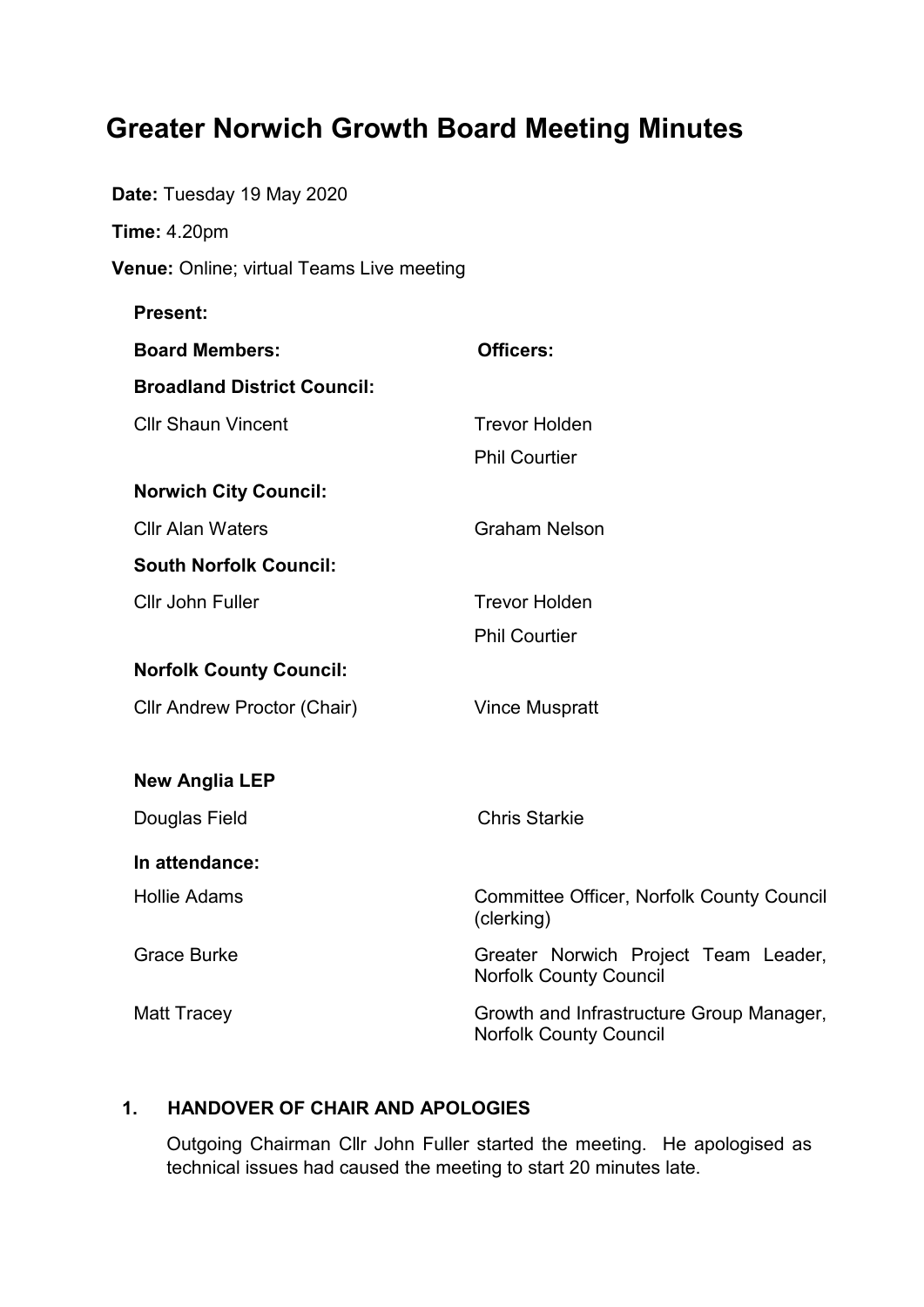The Clerk introduced the Members of the Committee and Officers in attendance of the virtual meeting and noted that no apologies had been received.

Cllr Fuller had enjoyed his year chairing the Board, noting the need for concerted action across all authorities the single purpose to grow the local economy and deliver plans, and the need to be creative about finance and funding to make peoples' lives better, generate wealth and prosperity for all, especially in light of the upcoming challenges presented by future austerity.

Cllr Fuller handed over the Chairmanship of the Board to Cllr Andrew Proctor, who would Chair the group for the ensuing year. Cllr Proctor noted the challenges and changes over the past year and agreed there was a need for the Greater Norwich Growth Board (GNGB) to respond to challenges that may arise, including delivery around the economy and adapting and planning for the current situation such as reordering around the Greater Norwich Infrastructure Plan (GNIP).

## **1B. APPOINTMENT OF VICE-CHAIRMAN**

Vice-Chairman for the Board was appointed on rotation, and this year was due to be Cllr Shaun Vincent.

Cllr Vincent queried whether this was appropriate as, the following year when he would become Chairman of the Board, he would also be Chairman of the Development Partnership. The Chairman felt it was appropriate to appoint Cllr Vincent as Vice-Chairman and make changes to Chairmanship next year if required.

Members **NOTED** and **AGREED** the appointment of Cllr Shaun Vincent as Vice-Chairman of the Greater Norwich Growth Board for the ensuing year

### **2. DECLARATIONS OF INTEREST**

No interests were declared

### **3. MINUTES**

The minutes of the meeting held on 17 March 2020 were agreed as an accurate record

## 4. **GREATER NORWICH INFRASTRUCTURE PLAN**

Phil Courtier, Director of Place, Broadland District Council, gave a brief introduction to the plan; it gave the revised, 2020 version of the Greater Norwich Infrastructure Plan, setting out a high-level list of infrastructure for growth in areas, and providing key information around funding. The report had been prepared prior to understanding the effects of the Covid-19/Coronavirus outbreak, therefore some of the forecasts and other information may have changed since the time of writing.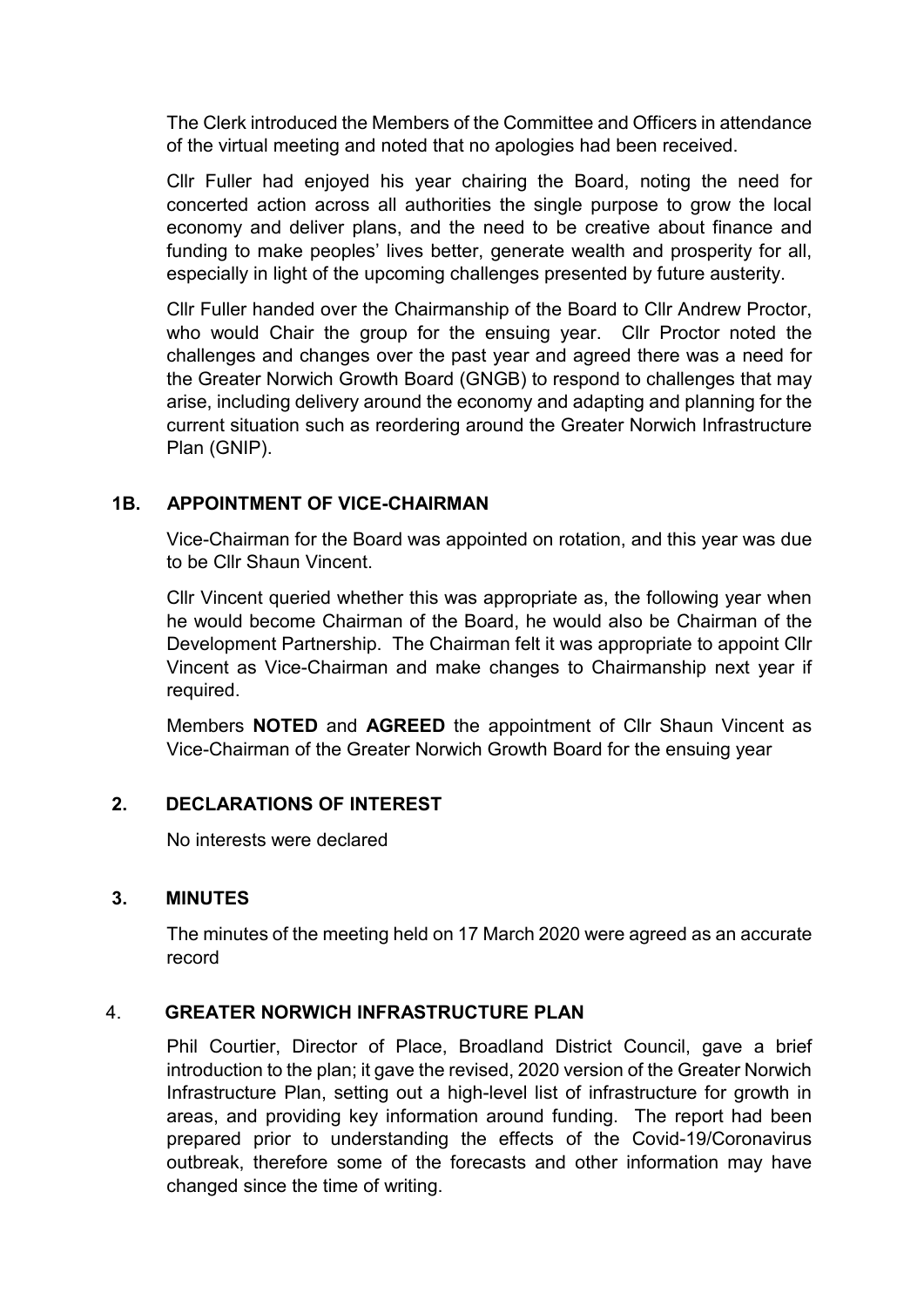Cllr Alan Waters noted that assessments would be needed to identify how to deploy resources where they could make the most impact, noting the different landscape post pandemic and possible reduction in resources. He felt that Local Government would play a key role and therefore the GNGB's good reputation as a role model should be capitalised on.

Cllr John Fuller felt that as the plan was predicated on cashflow and plans were drawn up before the Covid-19/Coronavirus outbreak, due to the reprofiling of CIL income, it was possible that the cashflow may not be as anticipated and therefore funding should be focussed on projects with the greatest economic impact, bearing in mind that not all projects may be able to be taken forward.

Cllr Shaun Vincent agreed with the reservations raised by Cllrs Waters and Fuller.

Chris Starkie, Chief Executive, New Anglia LEP, noted that investment and infrastructure were critical to get the economy rebuilt and agreed that Government funding may need to be sought, and the plan would need to be flexed.

The Chairman suggested that the Greater Norwich Infrastructure Plan identified the key priorities to bring forward, but there may be a need to reprioritise. He asked if there was the need to realign the finances and suggested that projects be prioritised to those that support growing the economy.

Phil Courtier confirmed that infrastructure selection could be prioritised towards economic recovery. The Chairman noted that some projects may need to be reprioritised and their funding reallocated.

Grace Burke, Greater Norwich Project Team Leader, clarified that the 5-year infrastructure plan, which would be produced later in the year, would outline the financial plan and confirm the projects that had been prioritised; at that point there would be a clearer understanding of Covid-19, its impact on CIL and any legislation changes. The Board would then be able to make the decisions about which projects would be allocated CIL.

Matt Tracey, Growth and Infrastructure Group Manager, confirmed that the Greater Norwich Infrastructure Plan was part of a suite of documents including the growth prospectus and Norfolk Strategic Delivery Plan; these were being reviewed to look at the prioritisation discussed in the meeting.

The Chairman asked the Committee to note that reviewing and prioritisation of projects was to be carried out.

The Board:

- (i) **ACCEPTED** the Draft GNIP 2020.
- (ii) **NOTED** that by accepting the GNIP this will initiate the opening of the 'call for projects' for the Infrastructure Investment Fund (IIF-strategic pooled CIL).